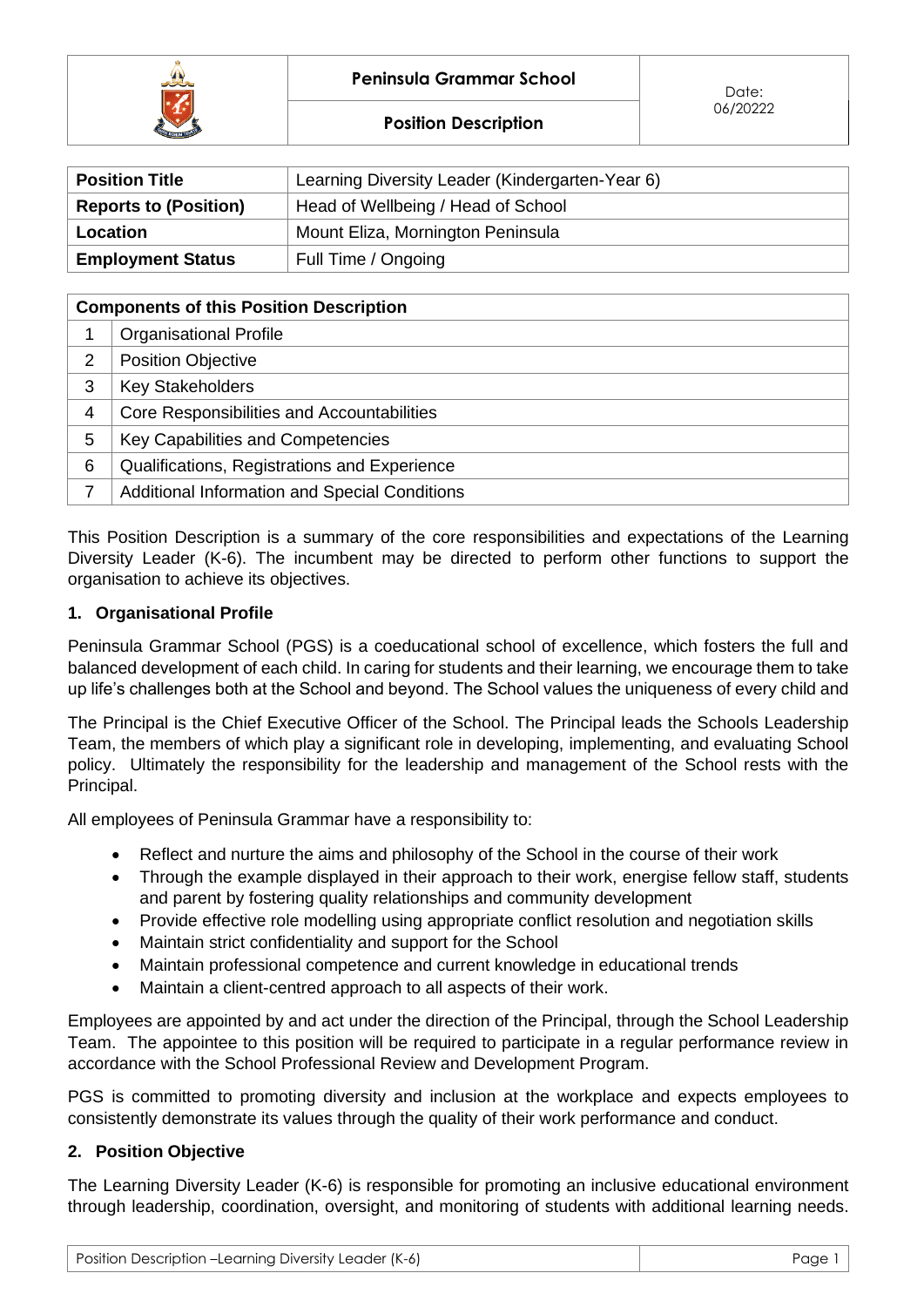

This will include leading a committed team of assistants, teachers and Department Heads from Kindergarten to Year 6 in planning and coordinating the delivery of additional support and intervention programs for students identified as requiring additional support.

### **3. Key Stakeholders**

Internal

- Principal
- Head and Deputy Heads of Junior, Middle, Pre-Senior and Senior School
- Head of Department
- Teaching Staff
- Students

**External** 

- Parents and Families
- Members of the School Community
- External Providers

#### **4. Role & Responsibilities**

- 1. Work collaboratively with the School Executive, Head of Wellbeing and the Learning and Teaching Team to identify strategic learning and teaching priorities for the School and for the Learning Diversity Team.
- 2. Promote an inclusive educational environment, through the coordination, oversight and monitoring of students with additional needs and disability.
- 3. Collaborate with the School Executive in determining appropriate allocation of support and resources within the annual budget and funding parameters, to support all students with additional needs.
- 4. Collect, collate, and analyse assessment data and relevant information to provide the classroom teacher with guidance and support in differentiating lessons.
- 5. Provide appropriate advice on all matters related to State and Federal legislation which is relevant to students with additional needs.
- 6. Collaborate with Head of Wellbeing to lead the identification, moderation and submission of the School's annual NCCD data.
- 7. Provide support to teachers in locating and adjusting curriculum based on Individualised Learning Plans.
- 8. Provide and contribute to the Professional Learning of teachers which results in their use of strategies for positive educational outcomes for students with additional needs.
- 9. Work with the Learning Diversity team to develop to develop goals for improving students' learning outcomes for all students requiring additional support as highlighted on the NCCD database. Promote professional dialogue, reflective practice and collaboration centred around the School Strategic Plan.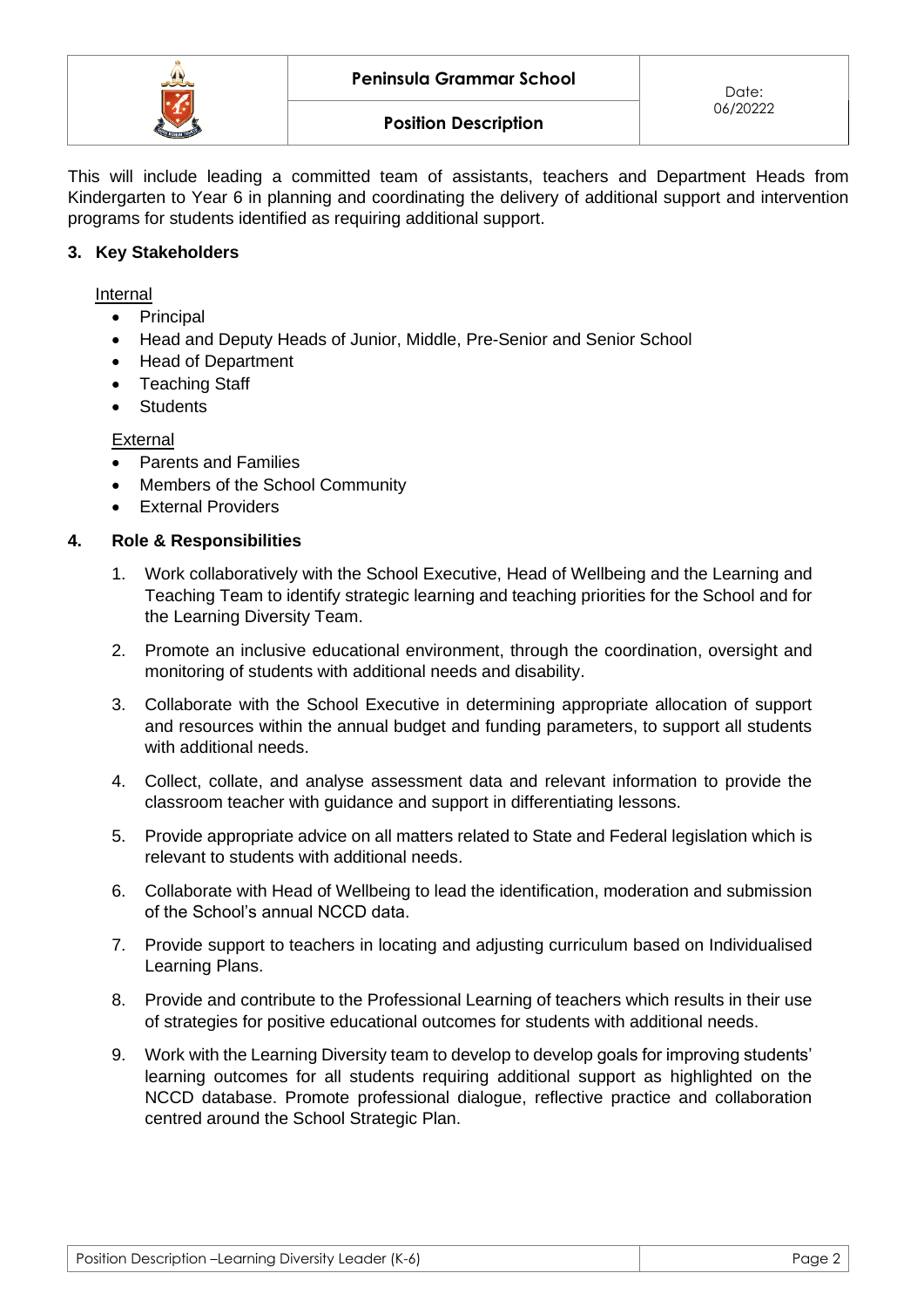- 10. Provide regular professional development opportunities to staff and the wider School community on both differentiation within the classroom and supporting the individual students.
- 11. Be innovative and creative in thought and remain abreast of current educational and leadership research, especially around delivery for students with specific learning needs and share this with the team.
- 12. Oversee the creation and improvement of scoped and sequenced innovative teaching programs that will support students with specific learning needs (from both a support and academic extension perspective). This includes literacy support and numeracy support.
- 13. modification or extension of resources, teaching strategies and appropriate learning and teaching arrangements (withdrawal, small group or intensive short-term instruction), according to individual learning needs.
- 14. Oversee the administration of NAPLAN and VCAA Special Provision applications and modified exams and assessments for students on ILPs.
- 15. Oversee reporting requirements for students accessing Learning Diversity support. Provide summary reports on a termly basis to the Executive team.
- 16. Lead the development and implementation of programs and initiatives for both the students with identified additional learning needs.
- 17. Represent the School in appropriate networks and outside organisations and circulate information and resources as appropriate.
- 18. Conduct induction, probation, goal setting, development, review and performance improvement with Kindergarten-Year 6 learning diversity staff line with the school's policies and expectations and follow up with staff as appropriate.
- 19. Participate in regular meetings of the Learning Diversity Team.
- 20. Provide regular and timely professional learning for staff, as necessary
- 21. Support and develop respectful collaborative relationships with parents ensuring that they are informed and involved in supporting their children within the learning diversity department.

# Child Safety

- Ensure adherence to all student safety standards and mandatory reporting requirements.
- Attend training to maintain compliance with all child safety legislation, standards, and regulations.
- Complete all mandatory training in a timely manner.
- Escalate and report all matters related to student safety immediately.

# **4. Qualifications, Registrations and Experience**

#### Qualifications & Registrations

- Post-graduate academic qualification in special education preferred
- Experience in Kindergarten Year 6
- Knowledge of and experience in differentiated learning programs
- Knowledge of and experience in the application of digital technologies to support individual needs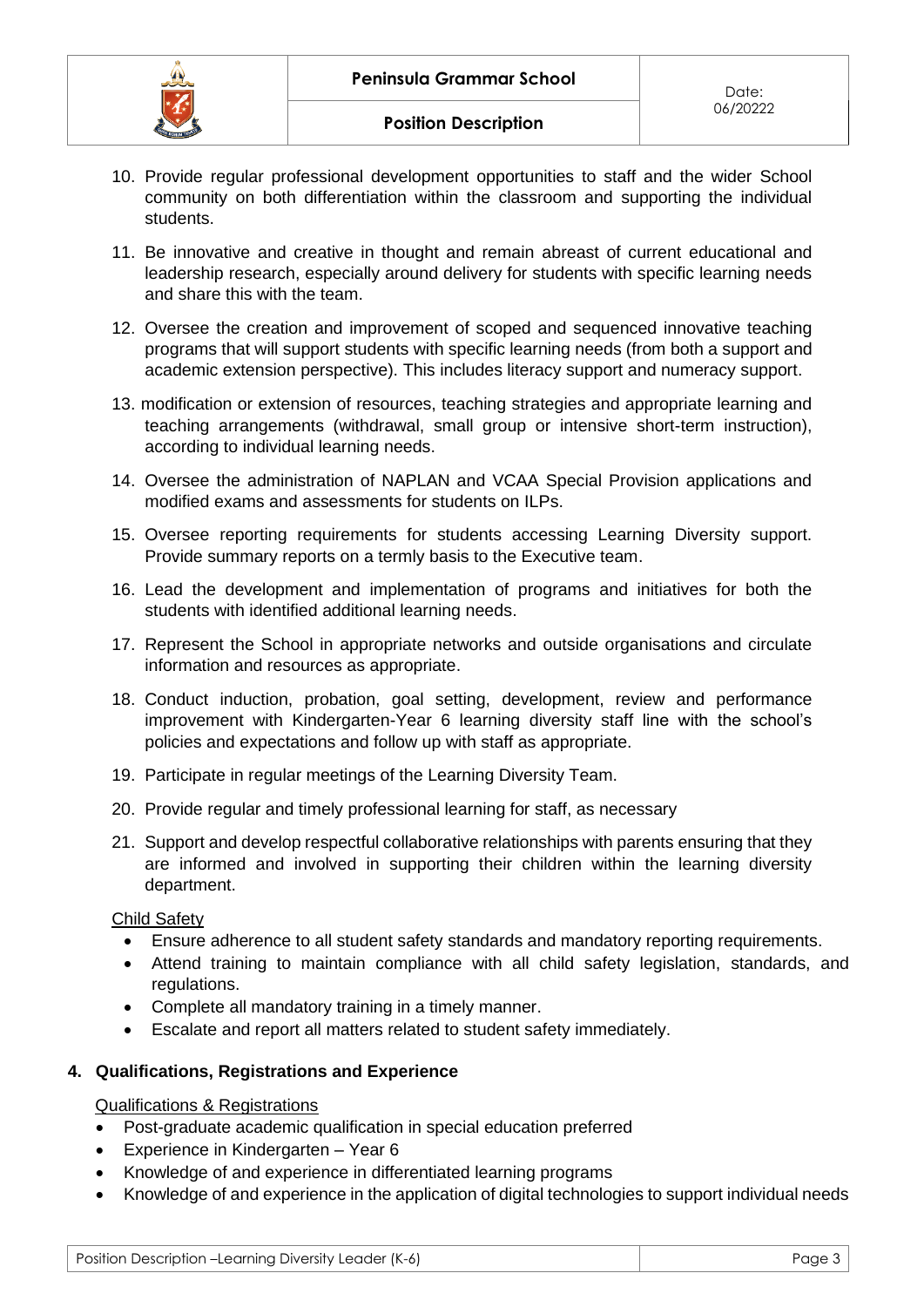

- Ability to lead a team of support staff, including timetabling to support learning.
- Effective management and administration skills
- Knowledge of Individual Needs/Support funding arrangements (NCCD/DDA)
- Knowledge of, and ability to apply, measure of accountability students with individual needs
- Current First Aid HLTAID011

## **Experience**

- Minimum of 5 years' experience in a similar role
- Proven ability to work with stakeholder groups to complete required tasks across varied contexts
- Confident in working autonomously and in a team setting to produce quality outcomes
- Ability to multi-task and manage time effectively to deliver on priorities

# •

## **5. Attributes**

The following attributes will be relevant to support the incumbent in performing this role:

- Strong personal commitment and passion for the education of students with additional learning support needs.
- Excellent interpersonal and communication skills
- Patient, supportive and encouraging nature combined with a strong work ethic and ability to be firm and assertive when needed.
- Approachable and sensitive to student needs, able to build confidence and encourage trusted working relationships
- Committed to uphold the vision and values of Peninsula Grammar
- Genuine interest in the School, students, and families in the School Community

# **6. Additional Information and Special Conditions**

- As a member of the School staff, the incumbent is committed to the Mission and Values of the School.
- In all matters concerning employment, this position is ultimately responsible to the Principal. However, for practical purposes, these functions are delegated to the Head of Wellbeing and Head of Junior School. In its day-to-day duties, the role will be responsive to the needs of the School.
- Work attendance outside of ordinary school hours is required where directed to support events, functions, and programs (including camps and Little Giants co-curricular program).